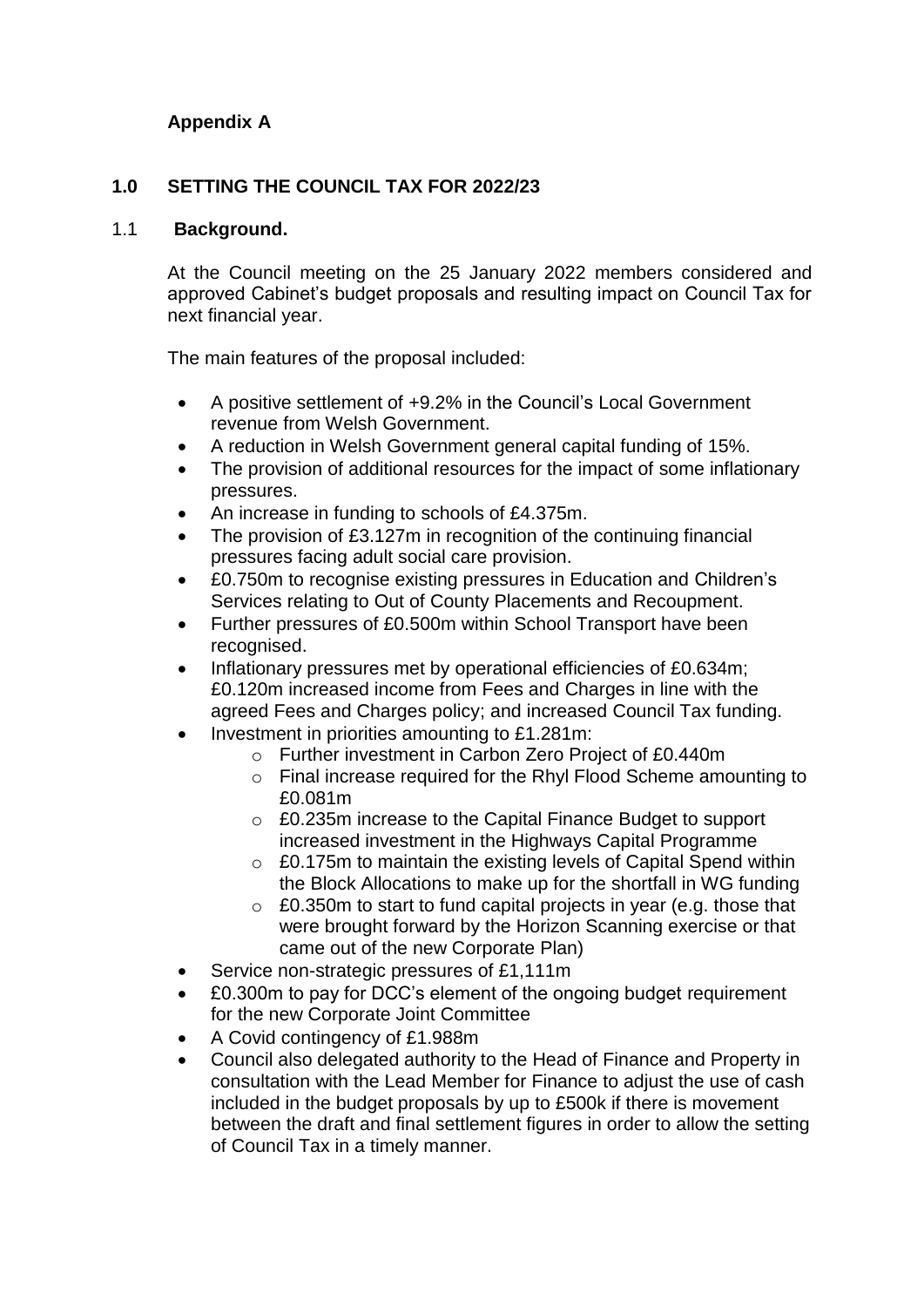#### 1.2 Section 151 Officer's statement

In accordance with the requirements of the Local Government Act 2003 the observations of the Section 151 Officer on the budget for 2022/23 are required to be presented to members.

a) Robustness of Budget Estimates

The budget proposals for 2022/23 contain a level of financial estimates. This is due to the uncertainty around the future impact upon the Council of current economic events. A considered view has been taken on the level of funding that services require and on the amount and timing of efficiency savings.

I consider the budget proposals for 2022/23 to be sensible and robust.

b) Adequacy of Reserves

The level of general balances is stable and I consider they are broadly appropriate given the financial risks that the council faces. Adequate general balances are vital to protect the Council from unforeseen problems or inyear emergencies.

**In adopting the resolutions of the Council meeting of the 25 January 2022 it will be necessary for the Council to pass certain further resolutions in a particular form so as to ensure that the Council Tax and its associated matters are legally valid. I attach a copy of the required resolutions and request that these be approved.**

1.3 The average increase for Council Tax bills (based on Band D) payable is:

|                                                                                  | 2021/22 2022/23<br>£ |                 | Increase<br>℅ |
|----------------------------------------------------------------------------------|----------------------|-----------------|---------------|
| <b>Denbighshire County Council</b>                                               | 1,436.76 1,479.16    |                 | 2.95          |
| Police & Crime Commissioner for North Wales<br>Town/Community Councils (Average) | 305.55<br>55.21      | 316.80<br>57.49 | 3.68<br>4.13  |
| Total                                                                            | 1,797.52 1,853.45    |                 | 3.11          |

# **2.0 COUNCIL TAX RESOLUTION**

It is necessary for the County Council, as the Billing Authority, to consider the precepts received from the Police & Crime Commissioner for North Wales and the Town/Community Councils and declare the Council Tax levels for the 2022/23 financial year.

# **2.1 TOWN/COMMUNITY COUNCILS – PRECEPTS**

The following precepts have been received:-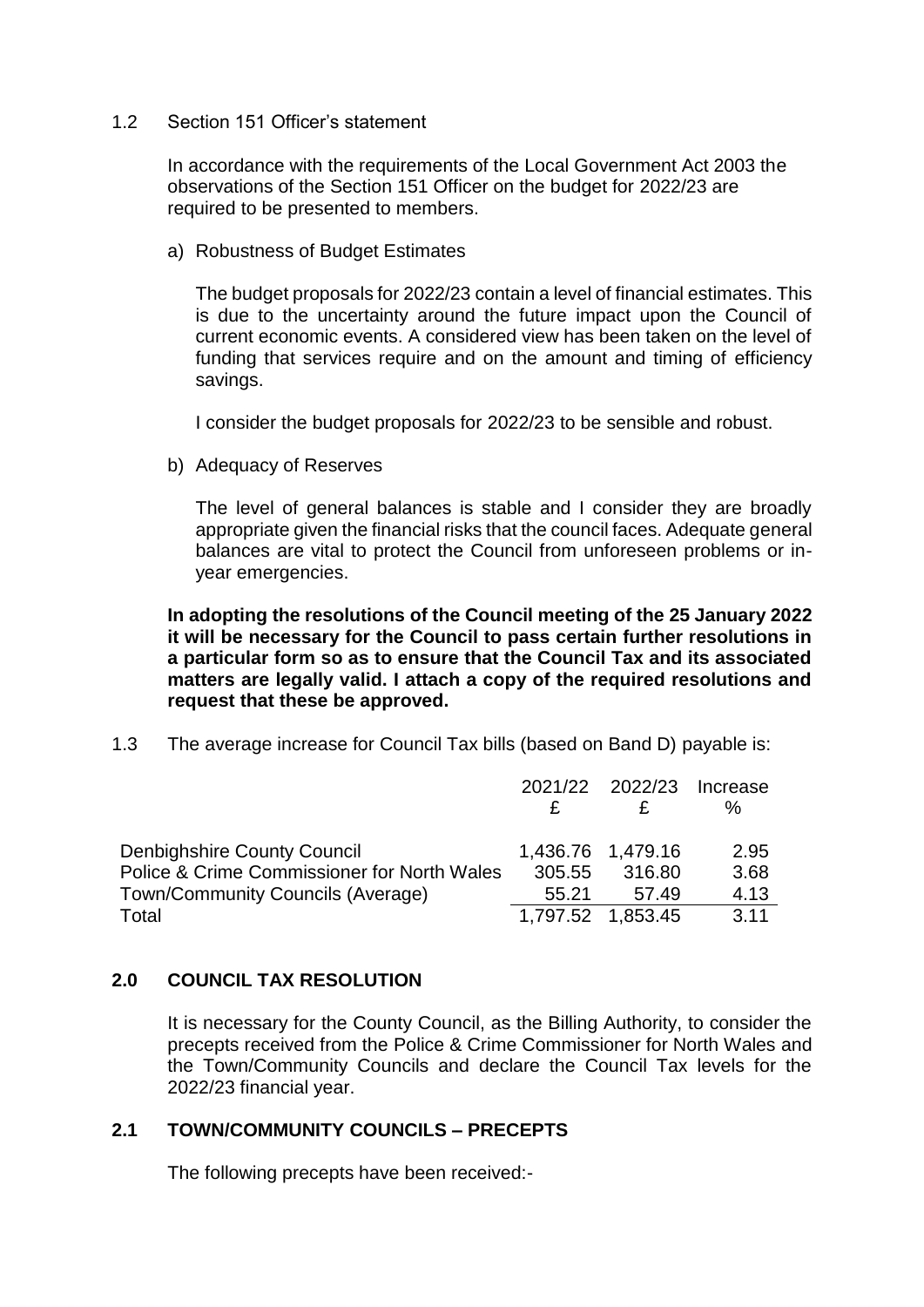|                           | 2021/22   | 2022/23   |
|---------------------------|-----------|-----------|
|                           | £         | £         |
| Aberwheeler               | 3,600     | 3,750     |
| <b>Betws Gwerfil Goch</b> | 3,117     | 3,112     |
| Bodelwyddan               | 30,000    | 40,000    |
| <b>Bodfari</b>            | 3,840     | 7,400     |
| <b>Bryneglwys</b>         | 6,255     | 6,255     |
| Cefn Meiriadog            | 6,180     | 6,720     |
| Clocaenog                 | 5,996     | 6,320     |
| Corwen                    | 68,700    | 100,463   |
| Cyffylliog                | 7,722     | 12,270    |
| Cynwyd                    | 4,986     | 4,986     |
| Denbigh                   | 229,944   | 230,208   |
| Derwen                    | 6,000     | 6,000     |
| <b>Dyserth</b>            | 46,000    | 48,500    |
| Efenechtyd                | 7,625     | 7,626     |
| Gwyddelwern               | 3,600     | 4,050     |
| Henllan                   | 16,044    | 16,128    |
| Llanarmon yn Ial          | 22,440    | 22,440    |
| Llanbedr D C              | 15,000    | 20,160    |
| Llandegla                 | 9,984     | 9,984     |
| Llandrillo                | 4,338     | 6,613     |
| Llandyrnog                | 10,688    | 11,222    |
| Llanelidan                | 6,049     | 6,048     |
| Llanfair D C              | 29,169    | 30,000    |
| Llanferres                | 15,150    | 18,500    |
| <b>Llangollen Town</b>    | 144,795   | 149,900   |
| Llangynhafal              | 4,000     | 6,500     |
| Llanrhaeadr Y C           | 12,576    | 15,840    |
| Llantysilio               | 10,664    | 10,929    |
| Llanynys                  | 8,976     | 8,856     |
| Nantglyn                  | 5,500     | 6,138     |
| Prestatyn                 | 495,960   | 494,622   |
| Rhuddlan                  | 166,000   | 169,280   |
| Rhyl                      | 553,611   | 552,383   |
| Ruthin                    | 151,260   | 160,132   |
| St. Asaph                 | 101,869   | 109,736   |
| <b>Trefnant</b>           | 5,255     | 5,255     |
| Tremeirchion/Cwm/Waen     | 15,201    | 18,000    |
| Total                     | 2,238,094 | 2,336,326 |

## **3.0 DENBIGHSHIRE COUNTY COUNCIL/TOWN AND COMMUNITY COUNCILS - INCOME AND EXPENDITURE**

It is recommended that the amounts calculated by the Council for the 2022/23 financial year, in accordance with Sections 32 to 36 of the Local Government Finance Act 1992 (the Act) and Alteration of Requisite Calculations (Wales) Regulations 2008 be as follows:-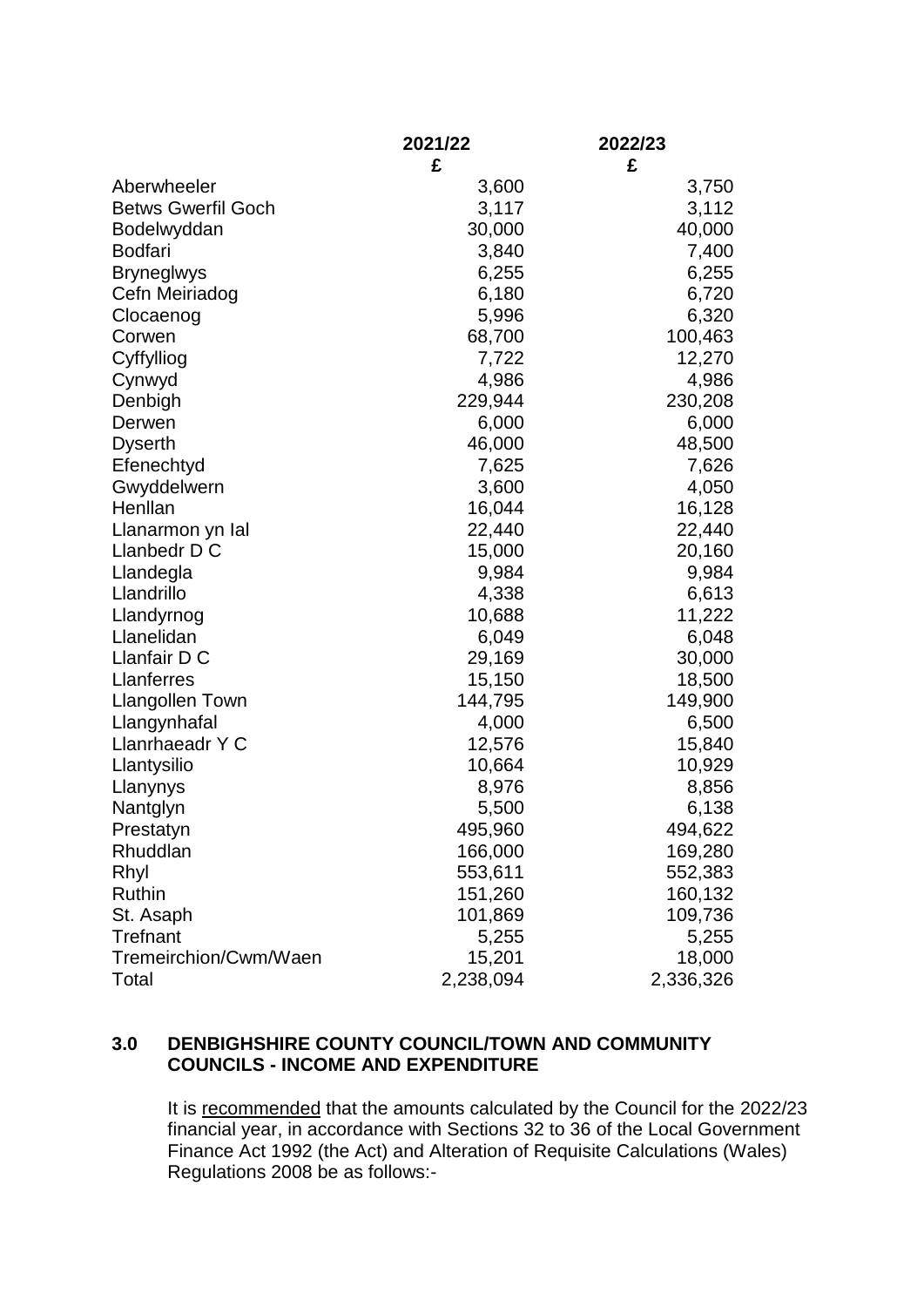|     |                                                                                                                                                                                                                                                                                                                                   | £           |
|-----|-----------------------------------------------------------------------------------------------------------------------------------------------------------------------------------------------------------------------------------------------------------------------------------------------------------------------------------|-------------|
| (a) | The aggregate of the amounts which the Council<br>estimates for the items set out in Section 32 (2) (a) to<br>(e) of the Act.                                                                                                                                                                                                     | 337,469,454 |
| (b) | The aggregate of the amounts which the Council<br>estimates for the items set out in Section 32 (3) (a) to<br>(c) of the Act.                                                                                                                                                                                                     | 101,440,128 |
| (c) | The amount by which the aggregate of Section 32 (2)<br>above, exceeds the aggregate of Section 32 (3)<br>above, calculated in accordance with Section 32 (4)<br>of the Act, as its budget requirement for the year.                                                                                                               | 236,029,326 |
| (d) | The aggregate amount which the Council estimates<br>will be payable for the year into its general fund in<br>respect of redistributed non-domestic rates and<br>revenue support grant less cost of discretionary non-<br>domestic rate reliefs.                                                                                   | 173,577,029 |
| (e) | The amount at (c) above less the amount at (d)<br>above, divided by council tax base for the year,<br>40,642.01, calculated by the Council in accordance<br>with Section 33 (1) of the Act, (i.e. basic amount<br>Council Tax).                                                                                                   | 1,536.64    |
| (f) | The aggregate amount of all special items referred to<br>in Section 34 (1) of the Act (Town/Community<br>Council Precepts).                                                                                                                                                                                                       | 2,336,326   |
| (g) | The amount at (e) above less the result given by<br>dividing the amount at (f) above by the council tax<br>base, calculated by the Council, in accordance with<br>Section 34 (2) of the Act, as the basic amount of its<br>Council Tax for the year for dwellings in those parts<br>of its area to which no special items relate. | 1,479.16    |

# **4.0 DENBIGHSHIRE COUNTY COUNCIL/TOWN AND COMMUNITY COUNCILS - COUNCIL TAX**

It is recommended that the amounts calculated by the Council for the 2022/23 financial year, in accordance with Sections 34 (2) to 36 (1) of the Local Government Finance Act 1992 (the Act) be as follows:-

(a) the amounts calculated in accordance with Sections 34 (2) and (3) of the Act as the basic amounts of its Council Tax for the year for dwellings in part of the Council's area:-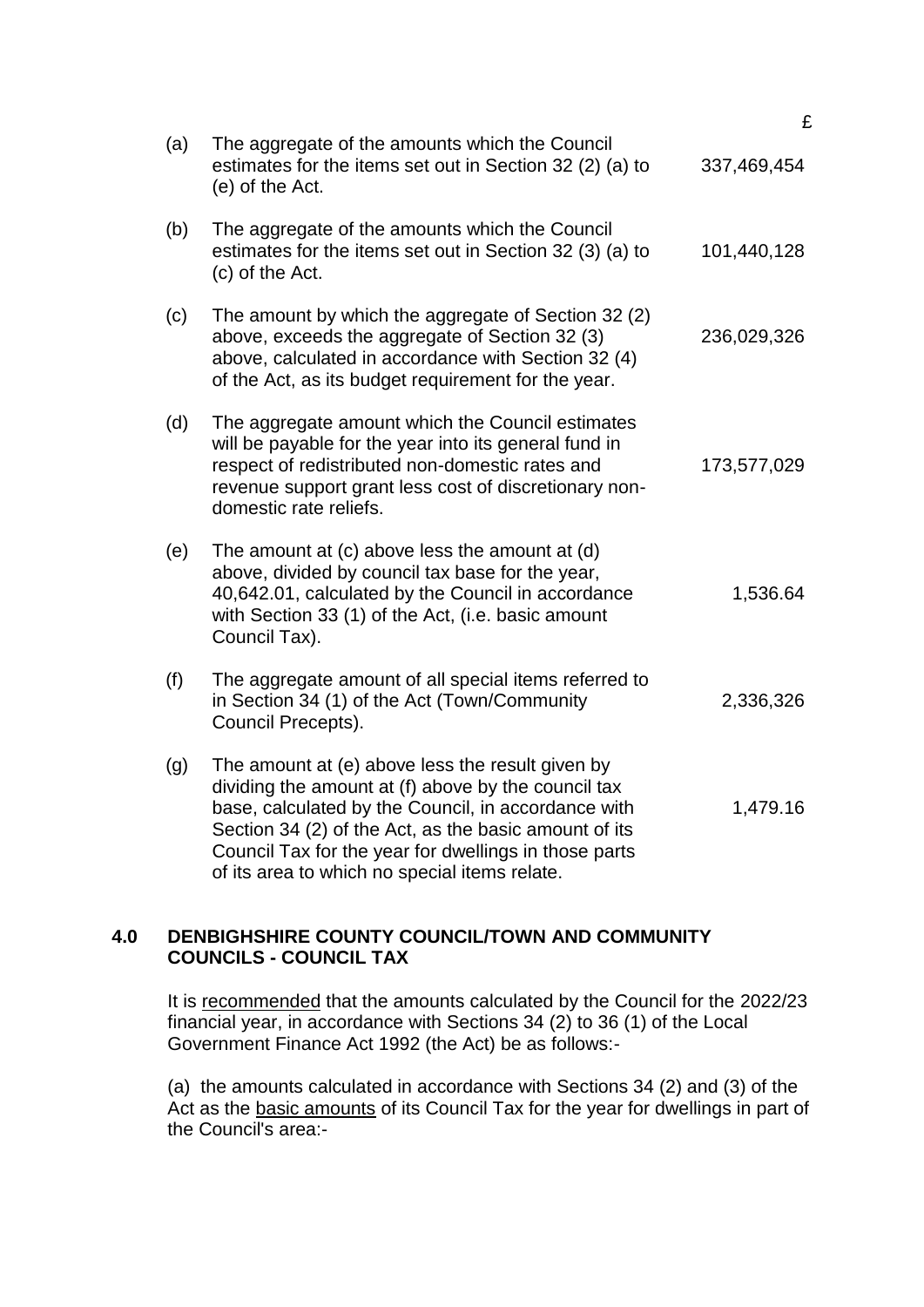# **COUNCIL TAX 2022/23 BAND 'D'**

| <u>Community</u>       | County                           | <u>Community</u> | <u>Total</u> |  |
|------------------------|----------------------------------|------------------|--------------|--|
|                        | <u>Council</u><br><b>Precept</b> |                  |              |  |
|                        | £                                | £                | £            |  |
| Aberwheeler            | 1,479.16                         | 21.07            | 1,500.23     |  |
| Betws G G              | 1,479.16                         | 19.95            | 1,499.11     |  |
| Bodelwyddan            | 1,479.16                         | 47.62            | 1,526.78     |  |
| <b>Bodfari</b>         | 1,479.16                         | 35.07            | 1,514.23     |  |
| <b>Bryneglwys</b>      | 1,479.16                         | 35.95            | 1,515.11     |  |
| Cefn Meiriadog         | 1,479.16                         | 32.00            | 1,511.16     |  |
| Clocaenog              | 1,479.16                         | 50.16            | 1,529.32     |  |
| Corwen                 | 1,479.16                         | 99.96            | 1,579.12     |  |
| Cyffylliog             | 1,479.16                         | 51.99            | 1,531.15     |  |
| Cynwyd                 | 1,479.16                         | 17.62            | 1,496.78     |  |
| Denbigh                | 1,479.16                         | 66.00            | 1,545.16     |  |
| Derwen                 | 1,479.16                         | 25.10            | 1,504.26     |  |
| <b>Dyserth</b>         | 1,479.16                         | 41.24            | 1,520.40     |  |
| Efenechtyd             | 1,479.16                         | 26.48            | 1,505.64     |  |
| Gwyddelwern            | 1,479.16                         | 18.00            | 1,497.16     |  |
| Henllan                | 1,479.16                         | 42.00            | 1,521.16     |  |
| Llanarmon yn Ial       | 1,479.16                         | 37.71            | 1,516.87     |  |
| Llanbedr D C           | 1,479.16                         | 40.00            | 1,519.16     |  |
| Llandegla              | 1,479.16                         | 32.00            | 1,511.16     |  |
| Llandrillo             | 1,479.16                         | 20.35            | 1,499.51     |  |
| Llandyrnog             | 1,479.16                         | 21.92            | 1,501.08     |  |
| Llanelidan             | 1,479.16                         | 36.22            | 1,515.38     |  |
| Llanfair D C           | 1,479.16                         | 48.62            | 1,527.78     |  |
| Llanferres             | 1,479.16                         | 45.01            | 1,524.17     |  |
| <b>Llangollen Town</b> | 1,479.16                         | 80.29            | 1,559.45     |  |
| Llangynhafal           | 1,479.16                         | 19.01            | 1,498.17     |  |
| Llanrhaeadr Y C        | 1,479.16                         | 30.00            | 1,509.16     |  |
| Llantysilio            | 1,479.16                         | 43.20            | 1,522.36     |  |
| Llanynys               | 1,479.16                         | 24.00            | 1,503.16     |  |
| Nantglyn               | 1,479.16                         | 36.98            | 1,516.14     |  |
| Prestatyn              | 1,479.16                         | 63.74            | 1,542.90     |  |
| Rhuddlan               | 1,479.16                         | 98.88            | 1,578.04     |  |
| Rhyl                   | 1,479.16                         | 57.66            | 1,536.82     |  |
| Ruthin                 | 1,479.16                         | 63.52            | 1,542.68     |  |
| St. Asaph              | 1,479.16                         | 72.10            | 1,551.26     |  |
| <b>Trefnant</b>        | 1,479.16                         | 7.66             | 1,486.82     |  |
| Tremeirchion/ Cwm/Waen | 1,479.16                         | 26.71            | 1,505.87     |  |

(b) The amounts calculated in accordance with Section 36 (1) of the Act as the amounts to be taken into account for the year in respect of dwellings listed in different valuation bands. (Appendix B)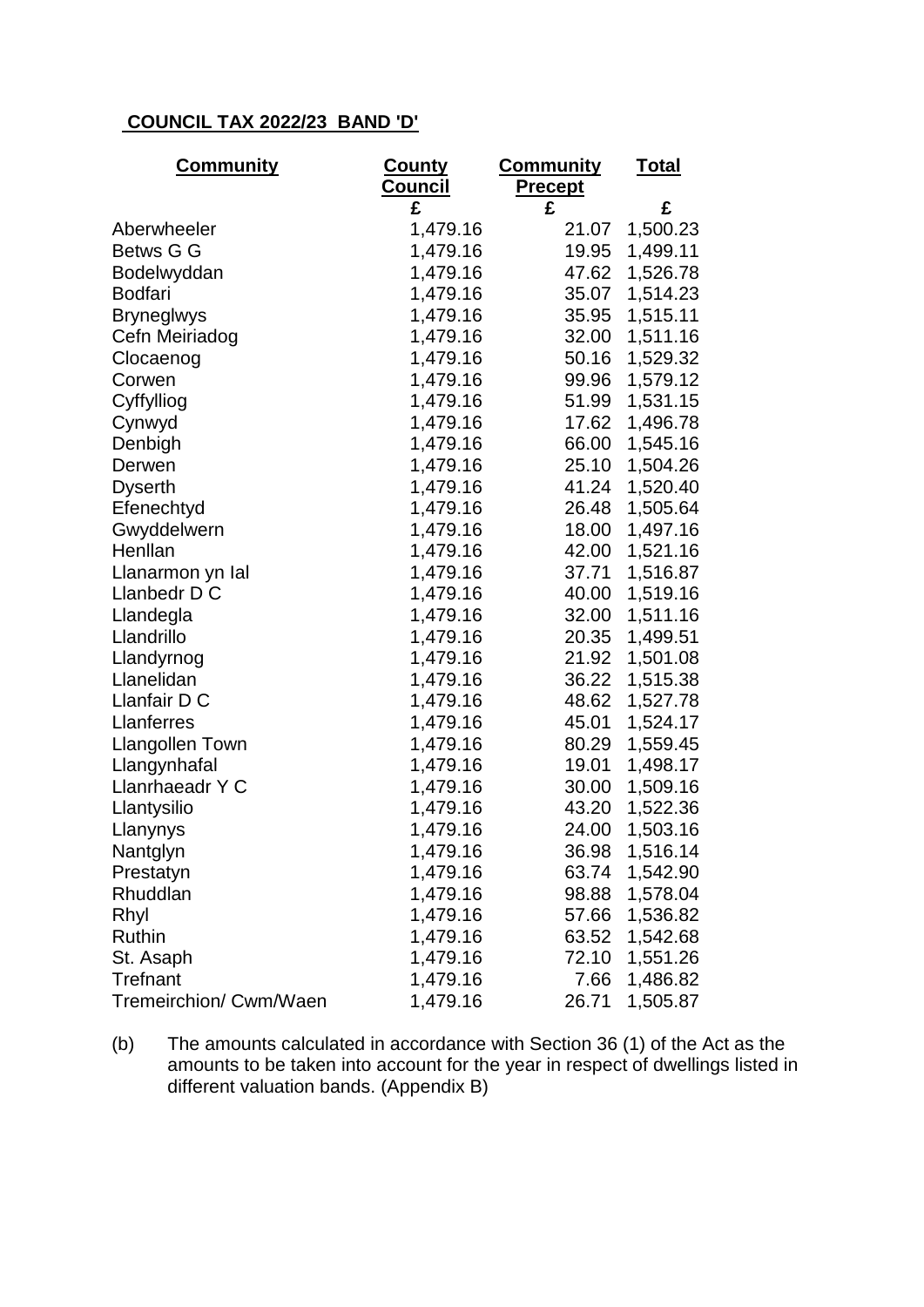# **5.0 Police & Crime Commissioner for North Wales - PRECEPT**

The precept for the Police & Crime Commissioner for North Wales for 2022/23 is £12,875,389

 In accordance with Section 40 of the Local Government Finance Act 1992, it is noted that the amounts applicable for the year in respect of dwellings listed in different valuation bands are as follows :-

## **Valuation Bands**

| A B C D F F G H I                                                      |  |  |  |  |
|------------------------------------------------------------------------|--|--|--|--|
| E E E E E E E E                                                        |  |  |  |  |
| 211.20  246.40  281.60  316.80  387.20  457.60  528.00  633.60  739.20 |  |  |  |  |

# **6.0 AGGREGATE COUNCIL TAX – 2022/23 (including Police & Crime Commissioner for North Wales)**

Having calculated the aggregates in each case of the amounts at 4.0 and 5.0 above in accordance with Section 30 (2) of the Local Government Finance Act 1992, it is

## **RECOMMENDED**

That the amounts of Council Tax for the 2022/23 financial year for each of the categories of dwellings be as shown in Appendix C.

# **7.0 PRESCRIBED CLASS OF DWELLINGS - THE COUNCIL TAX (PRESCRIBED CLASS OF DWELLINGS) (WALES) REGULATIONS 1998 - SI 1998/105 AS AMENDED BY PRESCRIBED CLASS OF DWELLINGS - THE COUNCIL TAX (PRESCRIBED CLASS OF DWELLINGS) (WALES) (AMENDMENT) REGULATIONS 2004**

- 7.1 In Wales, Section 12 of the Local Government Finance Act 1992 creates a special class of property (prescribed class of dwellings) which allows a local billing authority to use its discretion in determining the level of discount to be awarded. If a dwelling meets certain criteria, then a billing authority can set the level of discount at either 25% or zero (i.e. no discount) for classes A & B, 50% or zero for class C.
- 7.2 The Council Tax (Prescribed Class of Dwellings)(Wales) Regulations 1998 as amended 2004, has with effect from 1st April, 2004 designated three classes of prescribed dwellings.

The classes are:-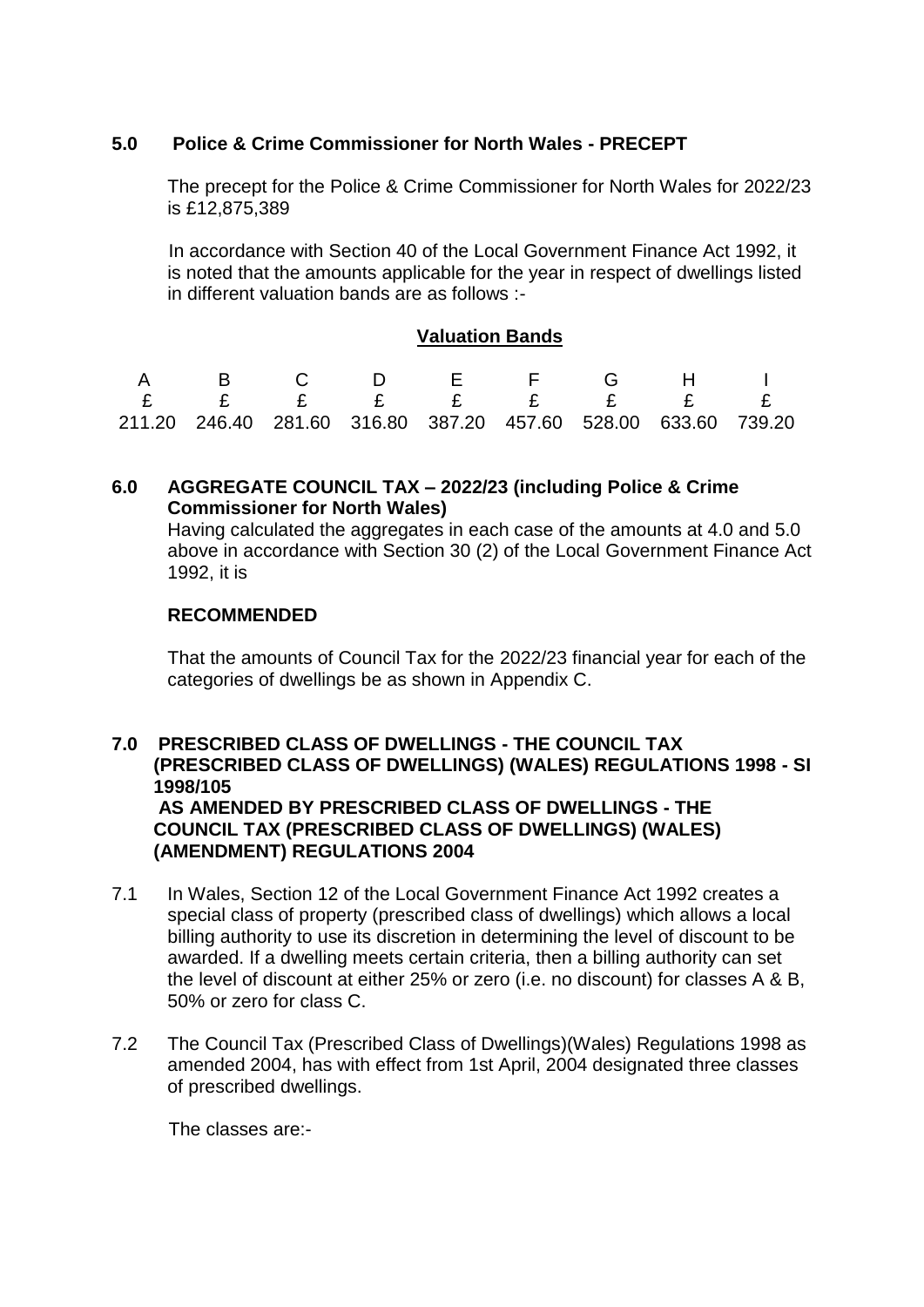Class A.

- a. A dwelling which is not the sole or main residence of an individual.
- b. Dwelling which is furnished.
- c. Occupation of the dwelling is prohibited by law for a continuous period of at least 28 days in the relevant year.
- d. Dwelling is not a mooring occupied by a boat or pitch occupied by a caravan.
- e. Dwelling is unoccupied and is managed by a personal representative in relation to the administration of a deceased person.

#### Class B

- a. A dwelling which is not the sole or main residence of an individual.
- b. Dwelling which is furnished.
- c. Occupation of the dwelling is not prohibited by law for a continuous period of at least 28 days in the relevant year.
- d. Dwelling is not a mooring occupied by a boat or pitch occupied by a caravan.
- e. Dwelling is unoccupied and is managed by a personal representative in relation to the administration of a deceased person.

## Class C

- a. A dwelling which is unoccupied.
- b. A dwelling which is substantially unfurnished.
- 7.3 The difference between the classes A and B is the fact Class B has unrestricted occupation throughout 365 days a year whereas Class A is restricted to a maximum of 11 months occupation in a year. E.g. planning restriction as commonly applied to holiday chalets.
- 7.4 The main type of property covered by these regulations relate to furnished dwellings and not someone's sole or main residence e.g. second homes.
- 7.5 Class C was introduced to end the Council Tax discount for chargeable dwellings which are unoccupied and substantially unfurnished for periods greater than 6 months.

 This allows the Authority to levy a full charge once the initial 6 month exemption period expires; this benefits Denbighshire residents in that a. The property owner would be contributing a full charge b. There is a financial incentive to the owner to occupy the property leading to.

- o The potential of increasing accommodation availability
- o The reduction in the number of empty properties in communities
- 7.6 In the year 2009/2010 the Council resolved not to award a discount to Class A, B or C for the remaining term of the Council with the caveat that this was dependant on, no changes to Legislation or local conditions. The purpose of this resolution enabled consistency in the calculation of the Tax Base, a shorter report and the reduction in the volumes of paper produced.